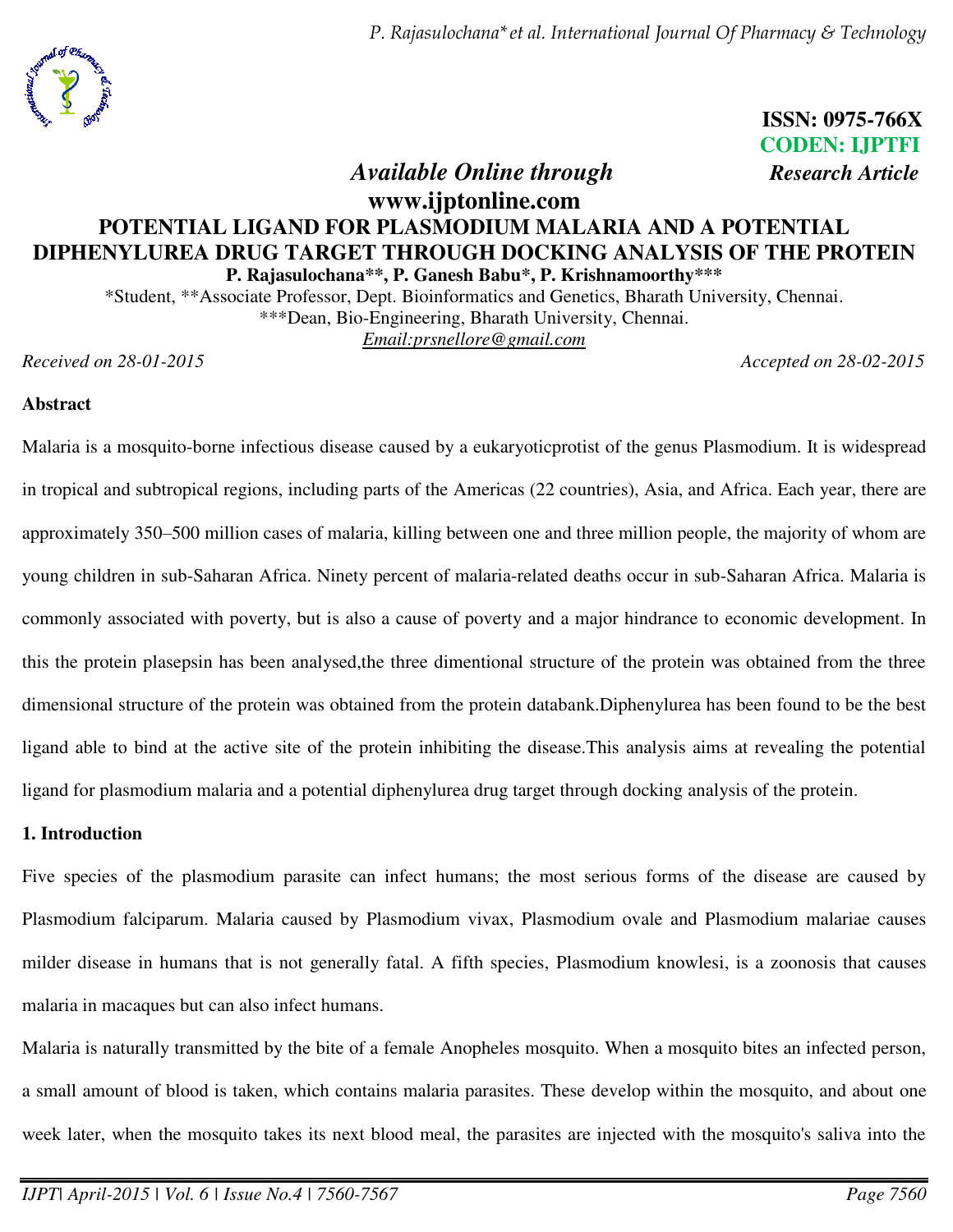person being bitten. After a period of between two weeks and several months (occasionally years) spent in the liver, the malaria parasites start to multiply within [red blood cells,](http://en.wikipedia.org/wiki/Red_blood_cell) causing symptoms that include [fever](http://en.wikipedia.org/wiki/Fever) and [headache.](http://en.wikipedia.org/wiki/Headache) In severe cases, the disease worsens, leading to [coma](http://en.wikipedia.org/wiki/Coma) and death. A wide variety of [antimalarial drugs](http://en.wikipedia.org/wiki/Antimalarial_drugs) are available to treat malaria. In the last 5 years, treatment of P. falciparum infections in [endemic](http://en.wikipedia.org/wiki/Endemism) countries has been transformed by the use of combinations of drugs containing an [artemisinin](http://en.wikipedia.org/wiki/Artemisinin) derivative. Severe malaria is treated with intravenous or intramuscular quinine or, increasingly, the [artemisinin](http://en.wikipedia.org/wiki/Artemisinin) derivative artesunate. Several drugs are also available to prevent malaria in travellers to malaria[-endemic](http://en.wikipedia.org/wiki/Endemic_%28epidemiology%29) countries [\(prophylaxis\)](http://en.wikipedia.org/wiki/Malaria_prophylaxis). Resistance has developed to several antimalarial drugs, most notably [chloroquine.](http://en.wikipedia.org/wiki/Chloroquine) Malaria transmission can be reduced by preventing mosquito bites by distribution of inexpensive [mosquito nets](http://en.wikipedia.org/wiki/Mosquito_net) and [insect repellents,](http://en.wikipedia.org/wiki/Insect_repellent) or by mosquito-control measures such as spraying [insecticides](http://en.wikipedia.org/wiki/Insecticide) inside houses and draining standing water where mosquitoes lay their eggs. Although many are under development, the challenge of producing a widely available [vaccine](http://en.wikipedia.org/wiki/Vaccine) that provides a high level of protection for a sustained period is still to be met.

Plasmepsins are aspartic proteases involved in the degradation of the host cell hemoglobin that is used as a food source by the malaria parasite. Plasmepsins are highly promising as drug targets, especially when combined with the inhibition of falcipains that are also involved in hemoglobin catabolism. In this review, we discuss the mechanism of plasmepsins I-IV in view of the interest in transition state mimetics as potential compounds for lead development. Inhibitor development against plasmepsin II as well as relevant crystal structures are summarized in order to give an overview of the field. Application of computational techniques, especially binding affinity prediction by the linear interaction energy method, in the development of malarial plasmepsin inhibitors has been highly successful and is discussed in detail. Homology modeling and molecular docking have been useful in the current inhibitor design project, and the combination of such methods with binding free energy calculations is analyzed.(1)

Aspartic proteases participate in a wide variety of cellular processes in eukaryotic organisms. The genome of the human malaria parasite Plasmodium falciparum encodes 10 aspartic protease homologs. Functions have been assigned to four of these: plasmepsins I, II, IV and histo-aspartic protease are key players in the catabolism of hemoglobin in the food vacuole. The functions of the other six remain obscure. To better understand the roles of aspartic proteases in blood stage growth and asexual reproduction of P. falciparum, we have characterized the biosynthesis, cellular location and pepstatin-binding properties of plasmepsin V (PM V). PM V is expressed over the course of asexual intraerythrocytic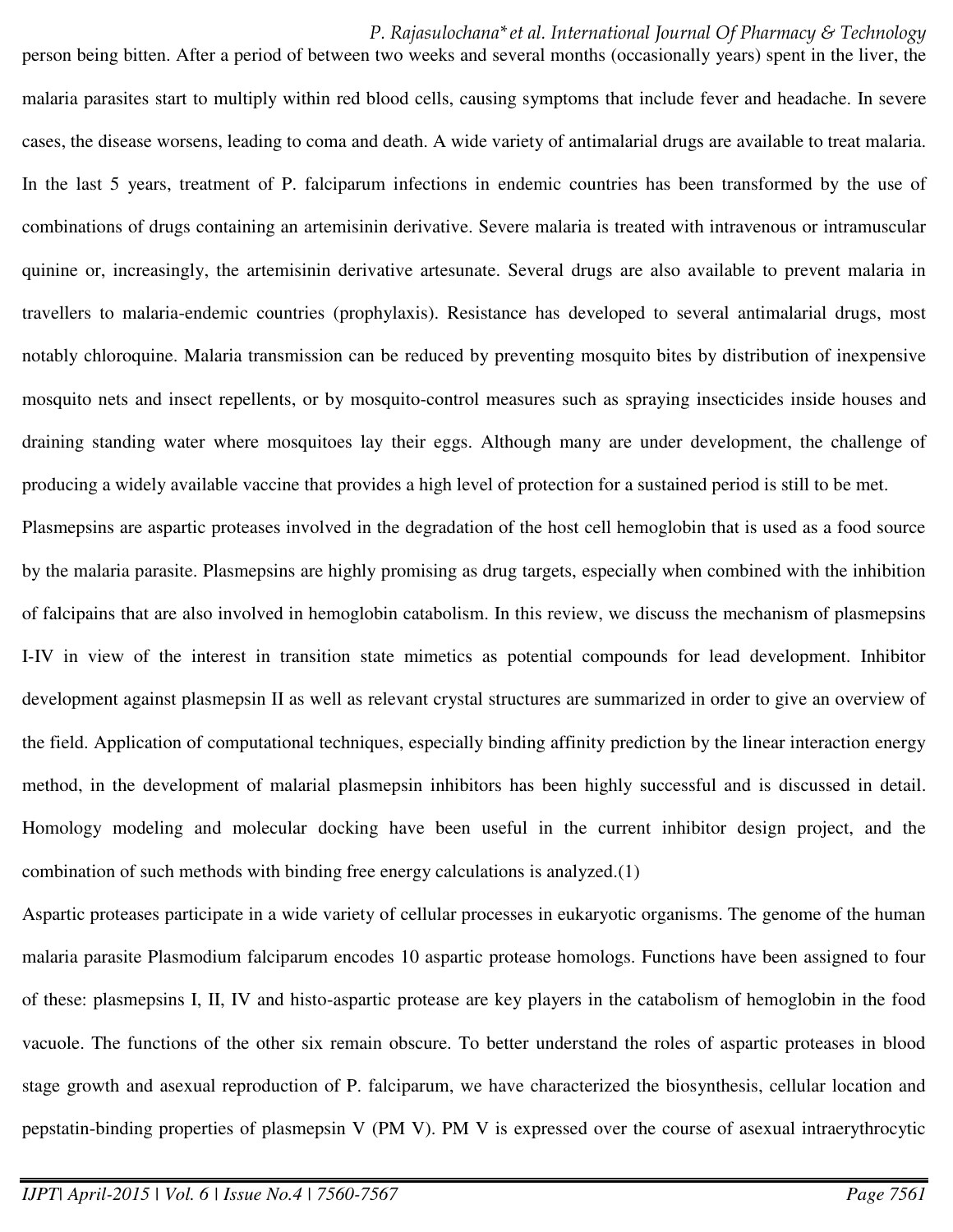development. The amount of PM V in the parasite is lowest in the ring stage and increases steadily through schizogony. The proregion of this aspartic protease homolog exhibits remarkable interspecies diversity and appears not to be removed following biosynthesis. In intraerythrocytic parasites, PM V is located in the endoplasmic reticulum but not in ERD2-associated Golgi structures. Fractionation and solubilization experiments demonstrate that PM V is an integral membrane protein, a result that is consistent with the presence of a C-terminal putative transmembrane domain in the PM V sequence. In contrast to the food vacuole plasmepsins, detergent-solubilized PM V does not bind the aspartic protease inhibitor pepstatin. Together, these results strongly suggest that the role of PM V in P. falciparum is distinct from those of previously characterized plasmepsins(2).

#### The objective of the study is

- To find the target responsible for the disease.
- To find the ligand.
- To docking of the receptor and the ligand are done into the probable binding site.
- Identify the best conformation of the target-ligand complex, from the binding energy obtained.
- Analysis of docking based on the Hydrogen-bond interaction

#### **2. Materials and Methods**

The target macromolecule (protein) and the ligand molecule are obtained from the databases as follows:

- SWISSPROT
- PDB (Protein Data Bank)
- PDBSUM
- PUBCHEM

#### **Methodology**

Finding the Structuure of Target Protein

The fasta sequence for the target protein (LPL) was retrieved from Uniprot and Swissprot databases.This is followed by doing alignment with template protein sequences in BLAST. In protein-BLAST submit the query sequence and do psi-BLAST, the similar template sequences will be displayed from pdb. Choose the template which is most similar to target sequence (LPL).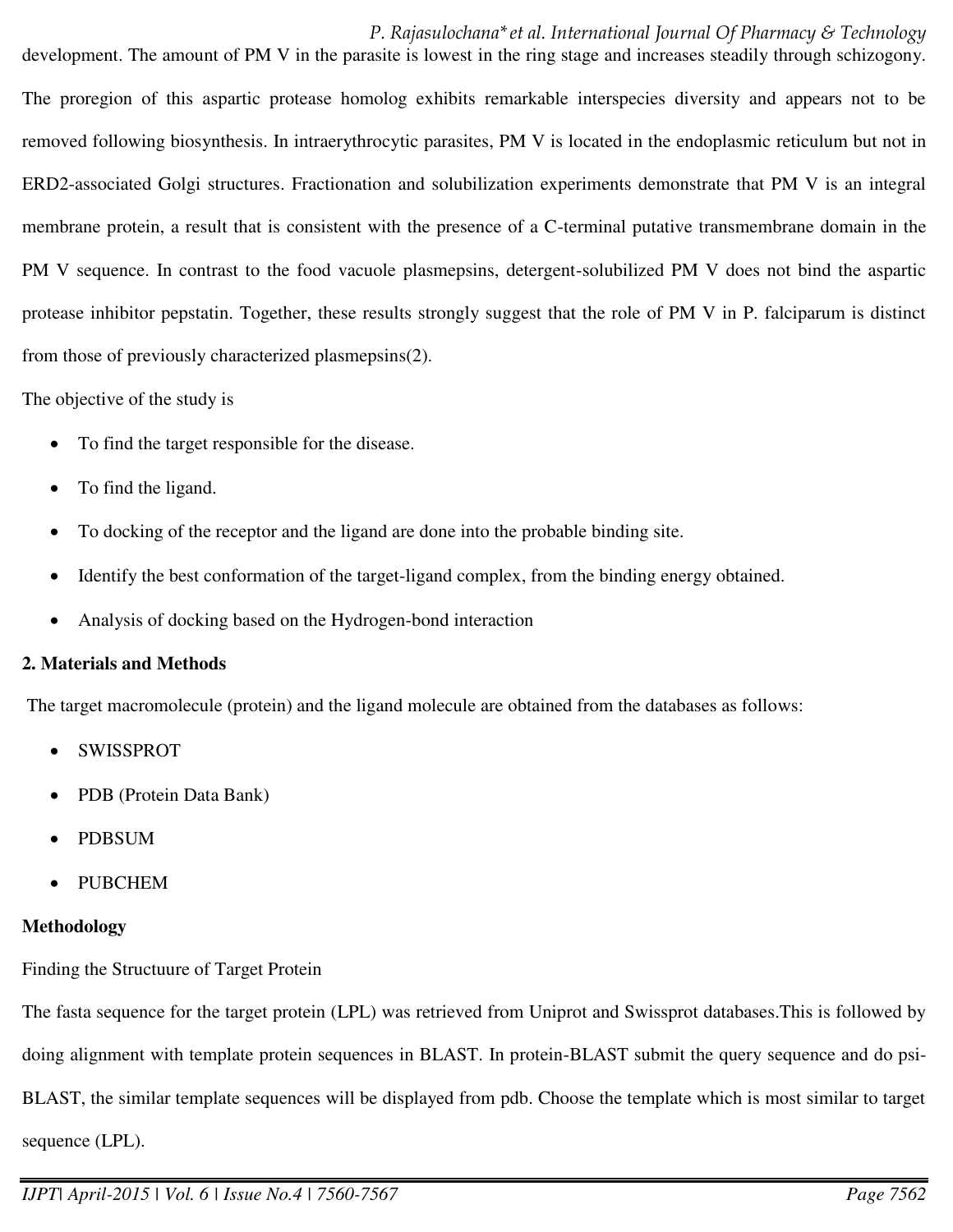*P. Rajasulochana\*et al. International Journal Of Pharmacy & Technology*  The structure can be found using SWISSMODEL which works basing on homology modeling. Submit the query and template sequences to SWISSMODEL automated mode .the structure of query sequence will be retrieved from swissmodel, which can be downloaded in pdb format.

The structure obtained is validate d using SAVES an online tool .the structure is submitted to SAVES in pdb format and we will check for accuracy of the structure .if its accuracy is in between 75%-95% the structure is valid. We can view the structure using pymol.

#### **3. Results and Discussion**

## **Finding the Ligand Molecules**

Open drugbank and type Malaria the drugs for Malaria will be displayed, take the mol format files of different drugs and check for compatibility in arguslab the drug with least pose energy value is the most effective drug.

Argus Lab

Argus lab is software used to dock macromolecules with small molecules. The methodology is described as a flowchart below:

Loading of the target protein molecule as a pdb file, into the Argus lab workspace

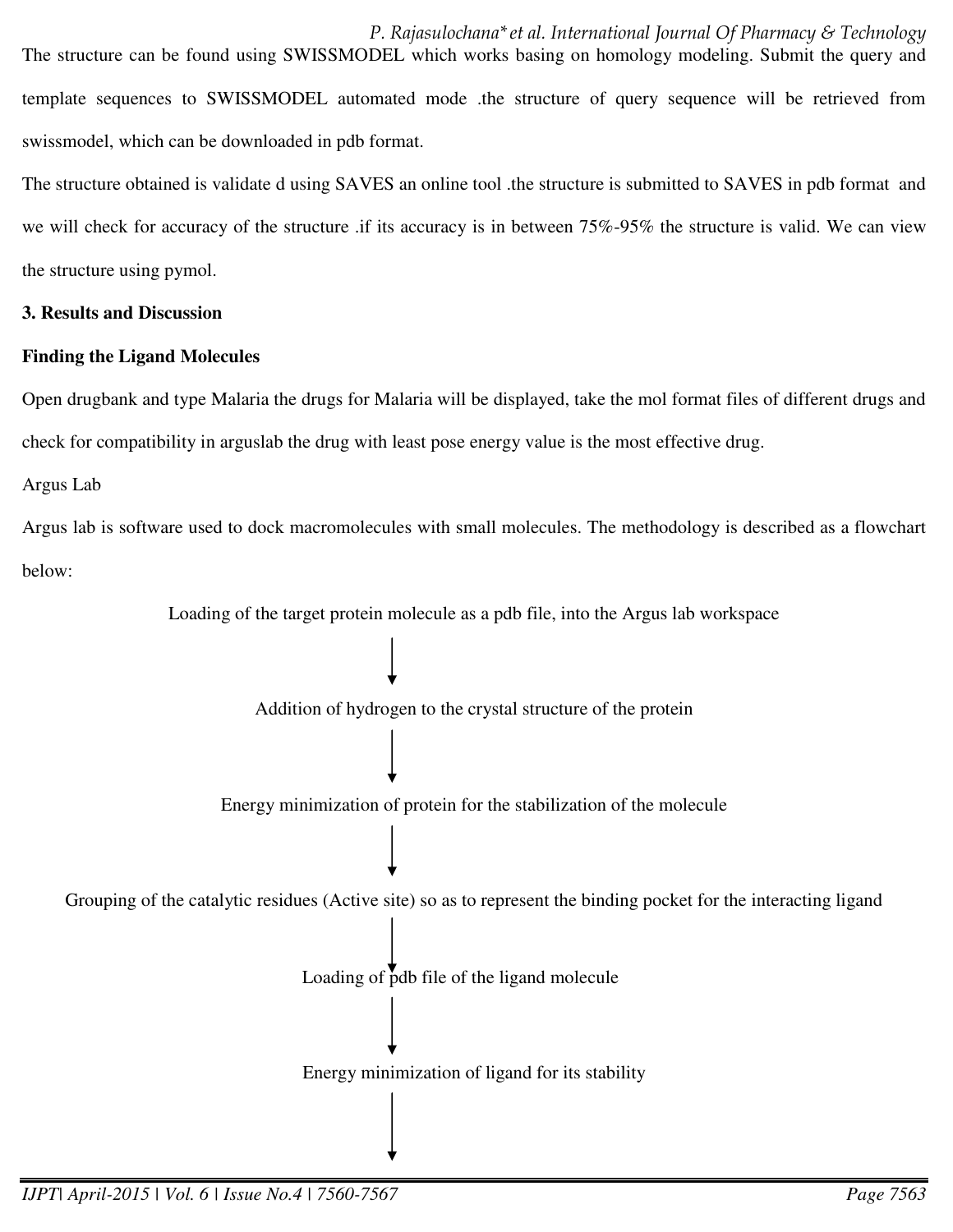

Analysis of the inhibition of ligand over the target protein in Pymol.

#### **4. Results and Discussion**

The docking of the target protein Plasmepsin and the ligand molecule Dipheylurea, was carried out in Argus lab and the results docked complex was analyzed.

After docking, we obtained totally 62 conformations (represented as poses). The binding energy of the poses ranged from -9.91kcal/mol to -6.58 kcal/mol. The best 15 conformations are tabulated in the table below.

| Poses  | Energy           |
|--------|------------------|
| Pose 1 | -9.91 kcal/mol   |
| Pose 2 | $-9.12$ kcal/mol |
| Pose 3 | $-9.06$ kcal/mol |
| Pose 4 | $-8.53$ kcal/mol |
| Pose 5 | $-8.26$ kcal/mol |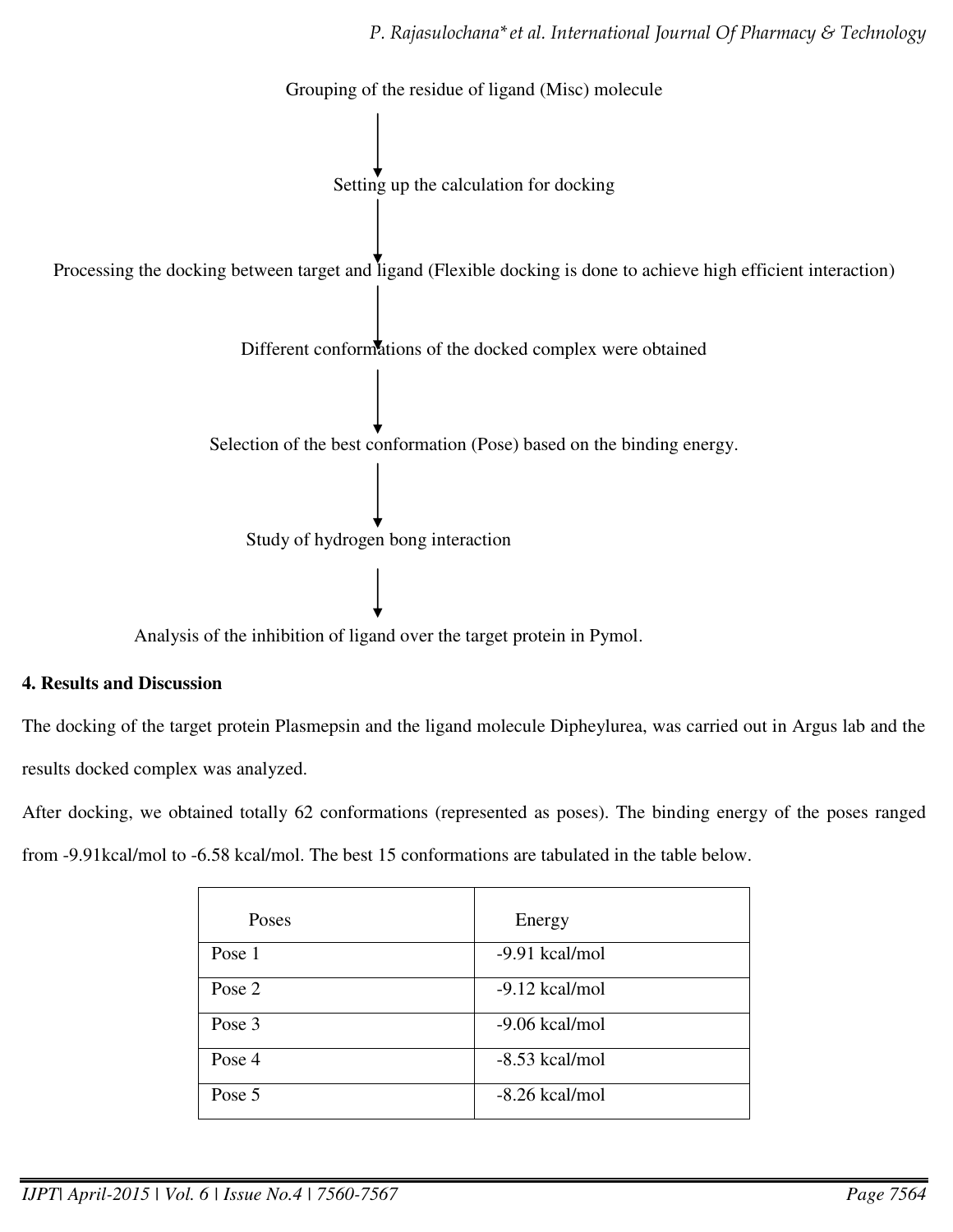| $\iota$ , isapondenama et al. mierrandial journal $\cup$ for |  |
|--------------------------------------------------------------|--|
| $-8.22$ kcal/mol                                             |  |
| $-8.01$ kcal/mol                                             |  |
| -7.96 kcal/mol                                               |  |
| -7.95 kcal/mol                                               |  |
| -7.94 kcal/mol                                               |  |
| $-7.90$ kcal/mol                                             |  |
| -7.84 kcal/mol                                               |  |
| -7.78 kcal/mol                                               |  |
| -7.77 kcal/mol                                               |  |
| -7.76 kcal/mol                                               |  |
|                                                              |  |

The first conformation with the binding energy -9.91 kcal/mol is taken as the best complex.. The docked complex of the target protein and the ligand is shown in the figure. A grid box of the resolutions 0.4 was formed surrounding the active site, which is essential for the binding of ligand to catalytic site of the target molecule.



The docked complex was transferred to Pymol for analysis of the interaction. Two hydrogen bonds were formed between the ligand and protein. For a best interaction, the hydrogen bond must be within 3À in length. We obtained two H-bonds of length 2.78À and 3À respectively, which indicates good polar interaction between ligand and the protein.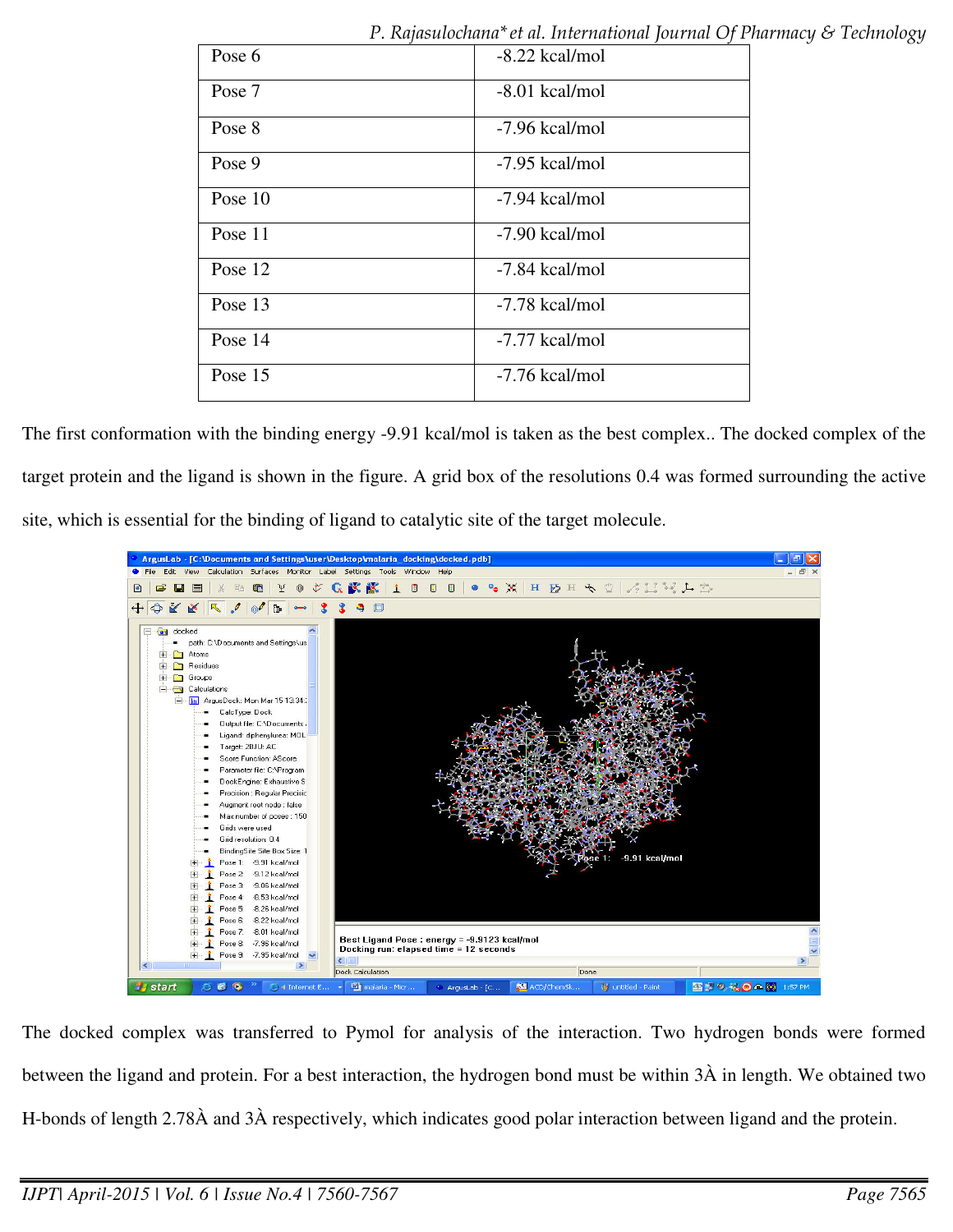

The interaction viewed in Pymol is shown in the above figure, with ligand represented in sticks, binding pocked of protein in lines and H-bonds as yellow dashes.

Thus, from the above theoretical studies, it is observed that the ligand Diphenylurea forms a good complex with the plasmepsin protein, thereby inhibiting the catalytic activity of the protein from causing malaria.

# **5. Conclusion**

Plasmepsin through their hemoglobin-degrading activity, they are an important cause of symptoms in malaria sufferers. It has been evident that diphenylurea drugs have a greater affinity towords the binding site of plasmepsin. The docking energy values were found in to be promising for the drug 3-(3-acetylphenyl)-1, 1 diphenylurea. It has an energy value of around -9.91 kcal/mol. The docking analysis has shown that this drug has the maximum binding affinity with the molecule, ther by inhibiting the activity of the enzyme.Thus the study aims at finding the potential ligand for the disease.The ligand is presented for further analysis involving inhibitoraffinity and its pharmacophore binding.